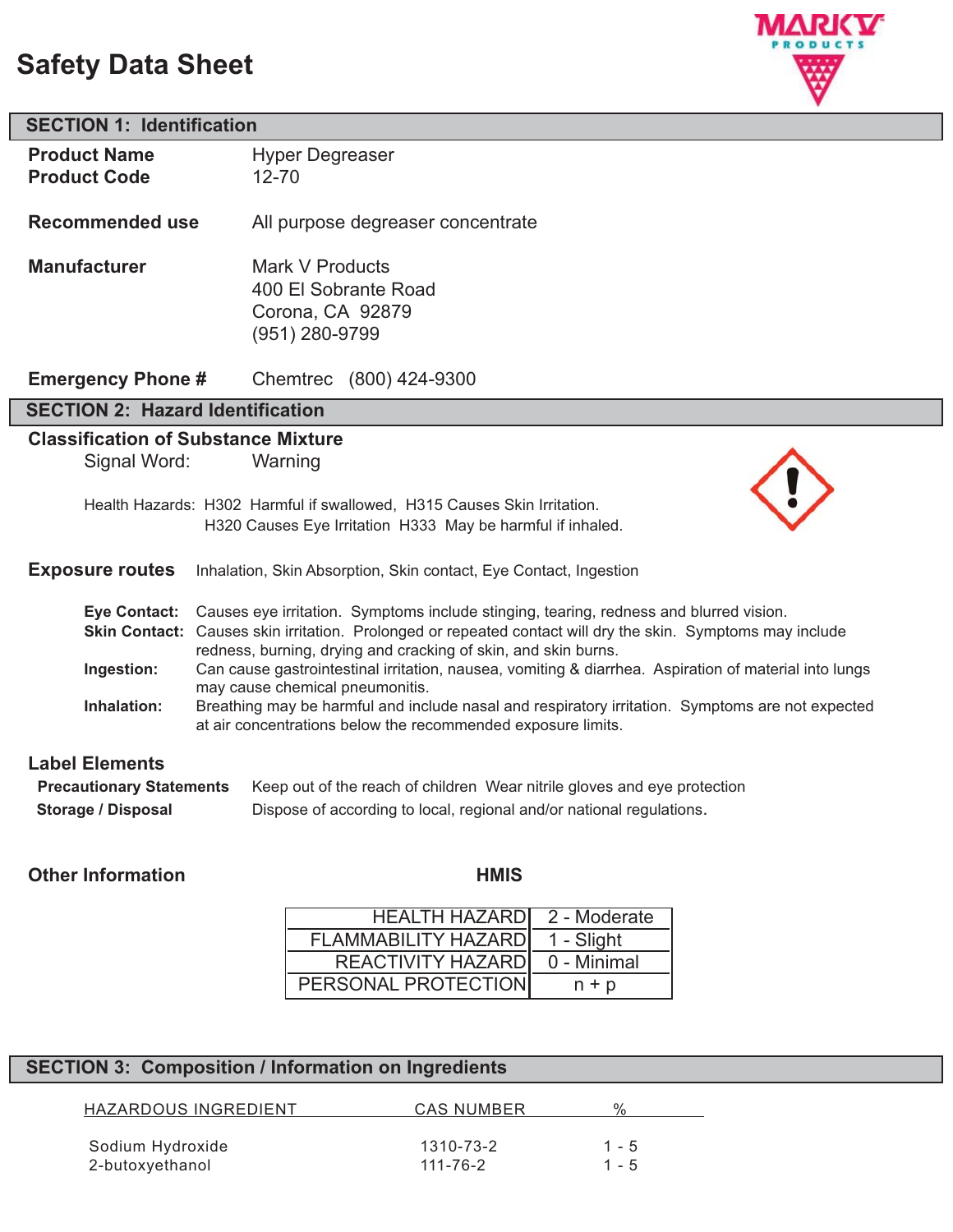# **SECTION 4: First Aid Measures Description of first aid measures** Inhalation Move Victim to fresh air. Get medical attention if feeling unwell. Administer oxygen if breathing is difficult. Give Artificial respiration if victim is not breathing and get immediate medical attention. Skin **Example 3 and Wash with soap and water.** Remove contaminated clothing and wash before re-use. Eye **Execution** Rinse cautiously with water for several minutes. Remove contact lenses, if present and easy to do. Continue Rinsing. Get immediate medical attention. Ingestion Do not Induce vomiting. Rinse mouth with water. If conscious, give two glasses of milk or water. Get immediate medical attention. If spontaneous vomiting occurs, keep airway clear. **Most important systems and effects, both acute and delayed** Product may dry hands and irritate mucous membranes with frequent and prolonged use. **Indication of any immediate medical attention and special treatment needed** Note to Physician All treatments should be based on observed signs and symptoms of distress in the patient. **SECTION 5: Fire Fighting Measures Extinguishing media** Suitable Extinguishing Media C02, dry chemical, foam, water fog, water spray Unsuitable Extinguishing Media None **Special hazards arising from the substance or mixture** Unusual Fire and Explosion Hazards None Hazrdous Combusion Products **Combustion may produce Carbon Monoxide, CO<sub>2</sub> and potentially irritating fumes. Advice for firefighters** Wear approved SCBA with full facepiece operated in positive pressure demand mode. Hazardous Polymerization is not expected to occur Avoid contact with strong oxidizing agents and strong acids **SECTION 6: Accidental Release Measures Personal precautions, protective equipment and emergency procedures** Personal Precautions For large spills (500 gallons or more) wear appropriate protective equipment including rubber boots, gloves, goggles and apron. **Emergency Procedures** Isolate spill or leak to prevent entering storm drains. Turn off all sources of ignition such as pilot lights, emergency flares, etc. **Environmental Precautions** Avoid run off to waterways and storm drains. **Methods and materials for containment and clean up Containment / Clean up Measures** Stop leak if you can do it without risk. Dike ahead of liquid spill to prevent entering storm drains. Absorb and transfer to containers **SECTION 7: Handling and Storage**

### **Precautions for safe handling**

**Handling** Product is slippery. If product is spilled onto floor, clean area to prevent slipping.

# **Conditions for safe storage, including any incompatibilities**

**Storage** Store in a cool, dry place.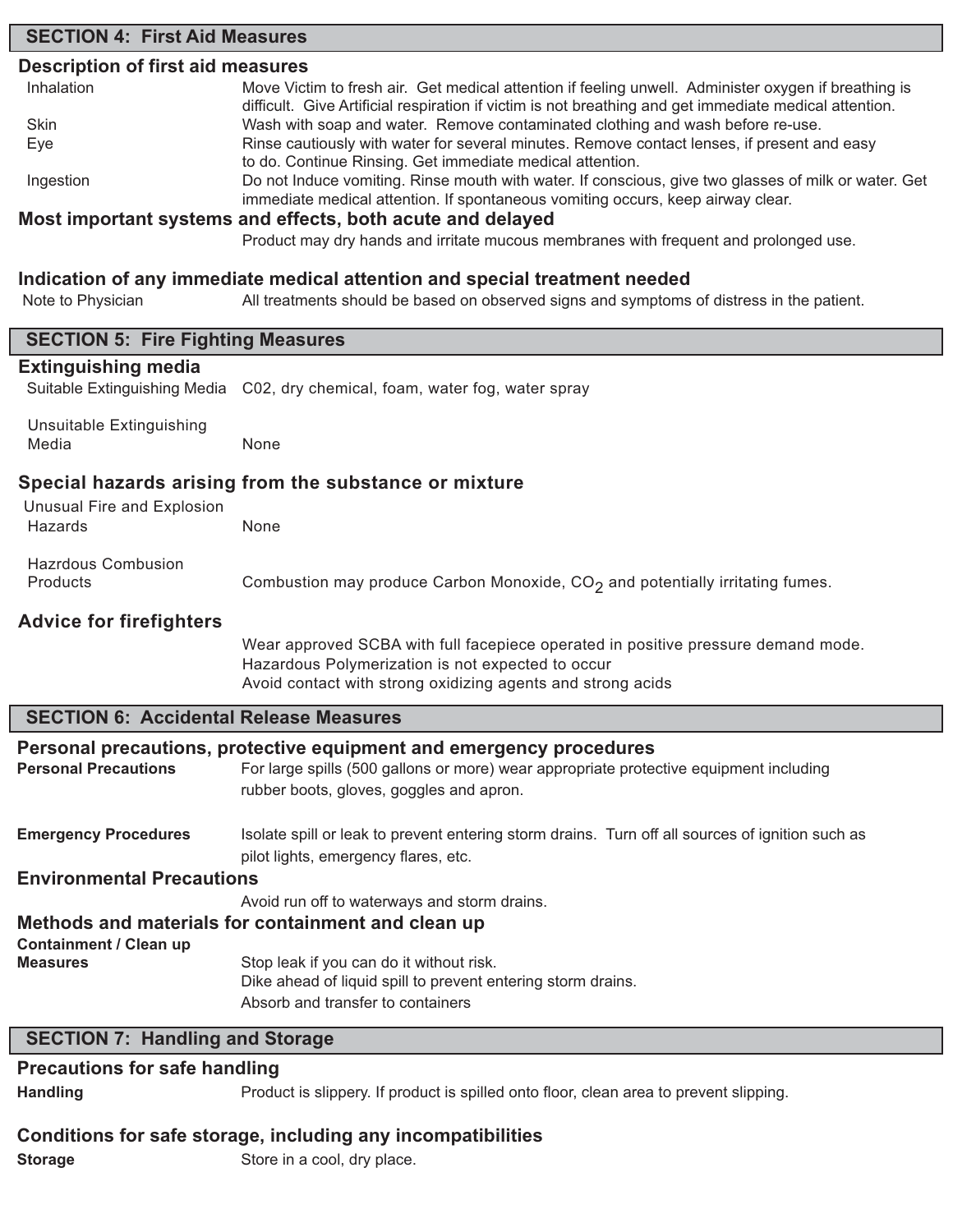# **SECTION 8: Exposure Controls / Personal Protection**

| <b>Exposure Controls</b><br><b>Engineering</b>             |                                    |
|------------------------------------------------------------|------------------------------------|
| <b>Measures / Controls</b>                                 | None needed when used as directed. |
| <b>Personal Protective Equipment</b>                       | Safety goggles and nitrile gloves  |
| <b>General Industrial Hygiene</b><br><b>Considerations</b> | None needed when used as directed  |

# **SECTION 9: Physical and Chemical Properties**

## **Information on Physical and Chemical Properties**

| <b>Physical Form</b>                                                              | Liquid             | Appearance                                                | Clear purple liquid                                 |
|-----------------------------------------------------------------------------------|--------------------|-----------------------------------------------------------|-----------------------------------------------------|
| Color                                                                             | Purple             | Odor                                                      | None                                                |
| <b>Taste</b>                                                                      | Data Lacking       | <b>Particulate Type</b>                                   | N/A                                                 |
| <b>Particulate Size</b>                                                           | N/A                | <b>Aerosol Type</b>                                       | N/A                                                 |
| <b>General Properties</b><br><b>Boiling Pt</b><br>рH<br><b>Water Solubility %</b> | 212 F<br>12<br>100 | <b>Melting Point</b><br><b>SG / Density</b><br><b>VOC</b> | Data Lacking<br>$1.07 - 1.09$<br>< 20 grams / Liter |

# **SECTION 10: Stability and Reactivity**

| <b>Reactivity</b>                  | No dangerous reaction know under conditions of normal use                      |  |
|------------------------------------|--------------------------------------------------------------------------------|--|
| <b>Chemical stability</b>          | Stable under normal temperatures and pressures.                                |  |
| Possibility of hazardous reactions | Hazardous polymerization is not expected to occur                              |  |
| <b>Conditions to Avoid</b>         | High temperatures, freezing temperatures                                       |  |
| <b>Hazardous Decomposition</b>     | Combustion may produce Carbon Monoxide, $CO2$ and potentially irritating fumes |  |

# **SECTION 11: Toxicological Information**

| Sodium Hydroxide | CAS# 1310-73-2                                        | $LD50 - Oral 500 mg/kg$                                                                                                       |
|------------------|-------------------------------------------------------|-------------------------------------------------------------------------------------------------------------------------------|
| 2-butoxyethanol  | CAS# 111-76-2<br><b>Skin Absorption</b><br>Inhalation | LD50 - Oral Guinea pig 1,400 mg/kg<br>LD50 - Rat, male 1,746 mg/kg<br>LD50 - Rat 2,270 mg/kg<br>LC50, 7 h, Vapor - Ra 700 ppm |